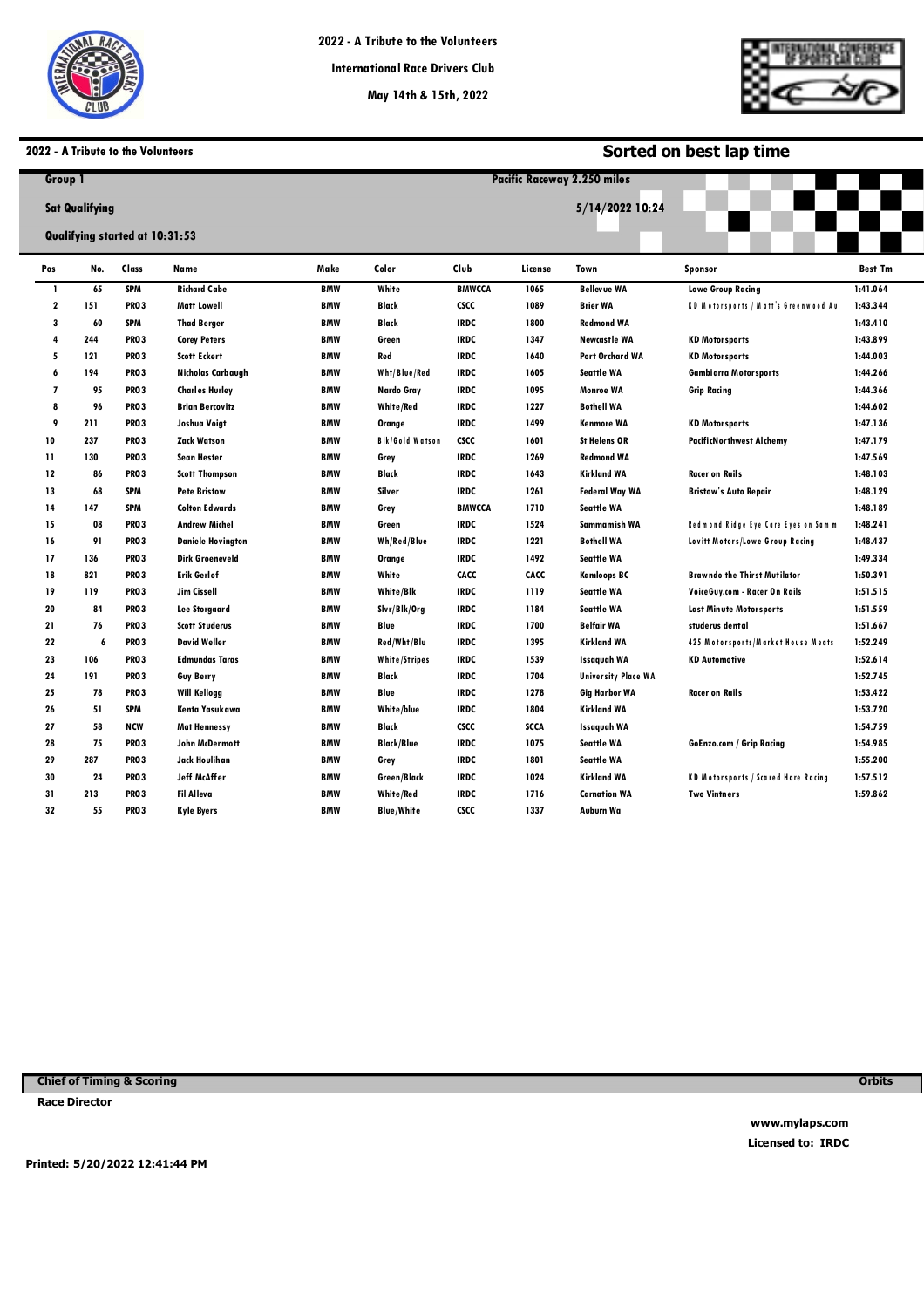

**International Race Drivers Club**

**May 14th & 15th, 2022**

**Pacific Raceways**



# **2022 - A Tribute to the Volunteers**

|              |                       | 2022 - A Tribute to the Volunteers |                       |           | Sorted on best lap time |             |         |                                    |                                        |                |  |  |  |
|--------------|-----------------------|------------------------------------|-----------------------|-----------|-------------------------|-------------|---------|------------------------------------|----------------------------------------|----------------|--|--|--|
| Group 2      |                       |                                    |                       |           |                         |             |         | <b>Pacific Raceway 2.250 miles</b> |                                        |                |  |  |  |
|              | <b>Sat Qualifying</b> |                                    |                       |           | 5/14/2022 10:47         |             |         |                                    |                                        |                |  |  |  |
|              |                       | Qualifying started at 10:58:24     |                       |           |                         |             |         |                                    |                                        |                |  |  |  |
| Pos          | No.                   | Class                              | Name                  | Make      | Color                   | Club        | License | Town                               | <b>Sponsor</b>                         | <b>Best Tm</b> |  |  |  |
|              | 75                    | <b>SM</b>                          | <b>Greg Holz</b>      | Mazda     | Green                   | <b>IRDC</b> | 1175    | <b>Orting WA</b>                   | Dimensional Communications /Pat's Aut  | 1:50.449       |  |  |  |
| $\mathbf{2}$ | 43                    | SM                                 | <b>Dave Dunning</b>   | Mazda     | <b>Blu/Green</b>        | <b>CSCC</b> | 1143    | <b>Portland OR</b>                 | Advantage Collision Center/St John's A | 1:53.943       |  |  |  |
| 3            | 135                   | SM                                 | Mike Tripp            | Mazda     | White                   | <b>CSCC</b> | 1135    | <b>Freeland WA</b>                 |                                        | 1:54.029       |  |  |  |
| 4            | 19                    | <b>SM</b>                          | <b>Brian Anderson</b> | Mazda     | Red                     | <b>CSCC</b> | 1443    | <b>Battle Ground WA</b>            | <b>Maximum Effort Racing</b>           | 1:58.186       |  |  |  |
| 5.           | 139                   | <b>CR</b>                          | <b>Daniel Shrader</b> | <b>VW</b> | Wht/Blu                 | <b>CSCC</b> | 1139    | <b>Vancouver WA</b>                | St. John's Auto Center/Advantage Colli | 2:04.782       |  |  |  |
| 6            | 29                    | SM                                 | <b>Frank DiMiceli</b> | Mazda     | Red/Blue                | <b>IRDC</b> | 1029    | <b>Renton WA</b>                   | Pat's Autosport                        | 2:05.579       |  |  |  |
|              |                       |                                    |                       |           |                         |             |         |                                    |                                        |                |  |  |  |

**Chief of Timing & Scoring** 

**Race Director** 

**Orbits** 

**www.mylaps.com Licensed to: IRDC** 

**Printed: 5/20/2022 12:43:07 PM**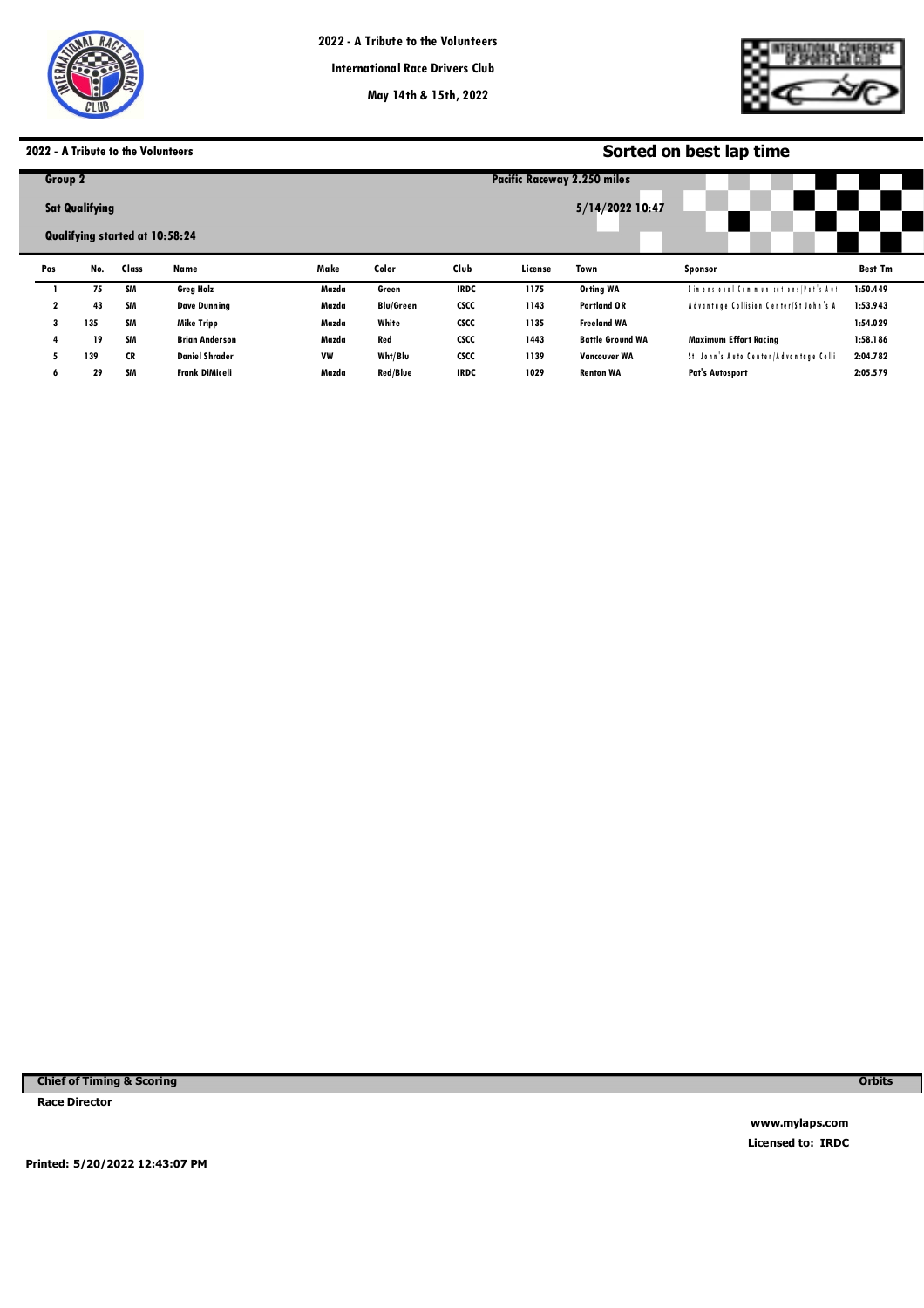

**Pacific Raceways**



# **2022 - A Tribute to the Volunteers**

|               | 2022 - A Tribute to the Volunteers   |             |                                |            |                 |                                                       | Sorted on best lap time |                         |                                        |                |  |  |  |
|---------------|--------------------------------------|-------------|--------------------------------|------------|-----------------|-------------------------------------------------------|-------------------------|-------------------------|----------------------------------------|----------------|--|--|--|
|               | Group 4                              |             |                                |            |                 | <b>Pacific Raceway 2.250 miles</b><br>5/14/2022 09:15 |                         |                         |                                        |                |  |  |  |
|               | <b>Sat Qualifying</b>                |             |                                |            |                 |                                                       |                         |                         |                                        |                |  |  |  |
|               | <b>Qualifying started at 9:20:34</b> |             |                                |            |                 |                                                       |                         |                         |                                        |                |  |  |  |
| Pos           | No.                                  | Class       | Name                           | Make       | Color           | Club                                                  | License                 | Town                    | Sponsor                                | <b>Best Tm</b> |  |  |  |
|               | 73                                   | <b>SE46</b> | <b>Bill Ecker</b>              | <b>BMW</b> | <b>Blues</b>    | <b>IRDC</b>                                           | 1364                    | Olympia WA              |                                        | 1:50.508       |  |  |  |
| 2             | 39                                   | <b>SST</b>  | <b>Eric Krause</b>             | Porsche    | Red/Wht         | <b>IRDC</b>                                           | 1039                    | <b>Woodinville WA</b>   | <b>EKR / JK Consulting</b>             | 1:51.623       |  |  |  |
| 3             | 60                                   | <b>SE46</b> | <b>Thad Berger</b>             | <b>BMW</b> | Black           | <b>IRDC</b>                                           | 1800                    | <b>Redmond WA</b>       |                                        | 1:53.258       |  |  |  |
| 4             | 99                                   | <b>SE46</b> | <b>Matt Dawson</b>             | <b>BMW</b> | Black           | <b>IRDC</b>                                           | 1616                    | <b>Woodinville WA</b>   | <b>Ironmaster-AAF Racing</b>           | 1:53.990       |  |  |  |
| 5             | 147                                  | SE 46       | <b>Colton Edwards</b>          | <b>BMW</b> | Grey            | <b>BMWCCA</b>                                         | 1710                    | Seattle WA              |                                        | 1:57.576       |  |  |  |
| 6             | 51                                   | ITE         | Kenta Yasukawa                 | <b>BMW</b> | White/blue      | <b>IRDC</b>                                           | 1804                    | <b>Kirkland WA</b>      |                                        | 2:00.201       |  |  |  |
| 7             | 166                                  | SE 46       | Jack Curtis                    | <b>BMW</b> | Black           | <b>IRDC</b>                                           | 1727                    | <b>Issaquah WA</b>      |                                        | 2:01.259       |  |  |  |
| 8             | 68                                   | SE 46       | <b>Pete Bristow</b>            | <b>BMW</b> | Silver          | <b>IRDC</b>                                           | 1261                    | <b>Federal Way WA</b>   | <b>Bristow's Auto Repair</b>           | 2:01.796       |  |  |  |
| 9             | 44                                   | <b>SE46</b> | J. David Orem                  | <b>BMW</b> | White,red, blue | <b>IRDC</b>                                           | 1723                    | <b>Mercer Island WA</b> | <b>Racer on Rails</b>                  | 2:02.105       |  |  |  |
| 10            | 42                                   | GT1         | <b>Crellin (Chris) Pauling</b> | Chevrolet  | Blue            | <b>IRDC</b>                                           | 1720                    | <b>Richland WA</b>      | <b>Berkshire Hathaway HomeServices</b> | 2:14.631       |  |  |  |
| $\mathbf{11}$ | 3                                    | <b>ITE</b>  | <b>Michael McAleenan</b>       | Superlight | Grey            | <b>IRDC</b>                                           | 1103                    | <b>Tacoma WA</b>        | Smith Alling, LGR                      |                |  |  |  |

**Chief of Timing & Scoring** 

**Race Director** 

**Orbits** 

**www.mylaps.com Licensed to: IRDC** 

**Printed: 5/20/2022 12:36:13 PM**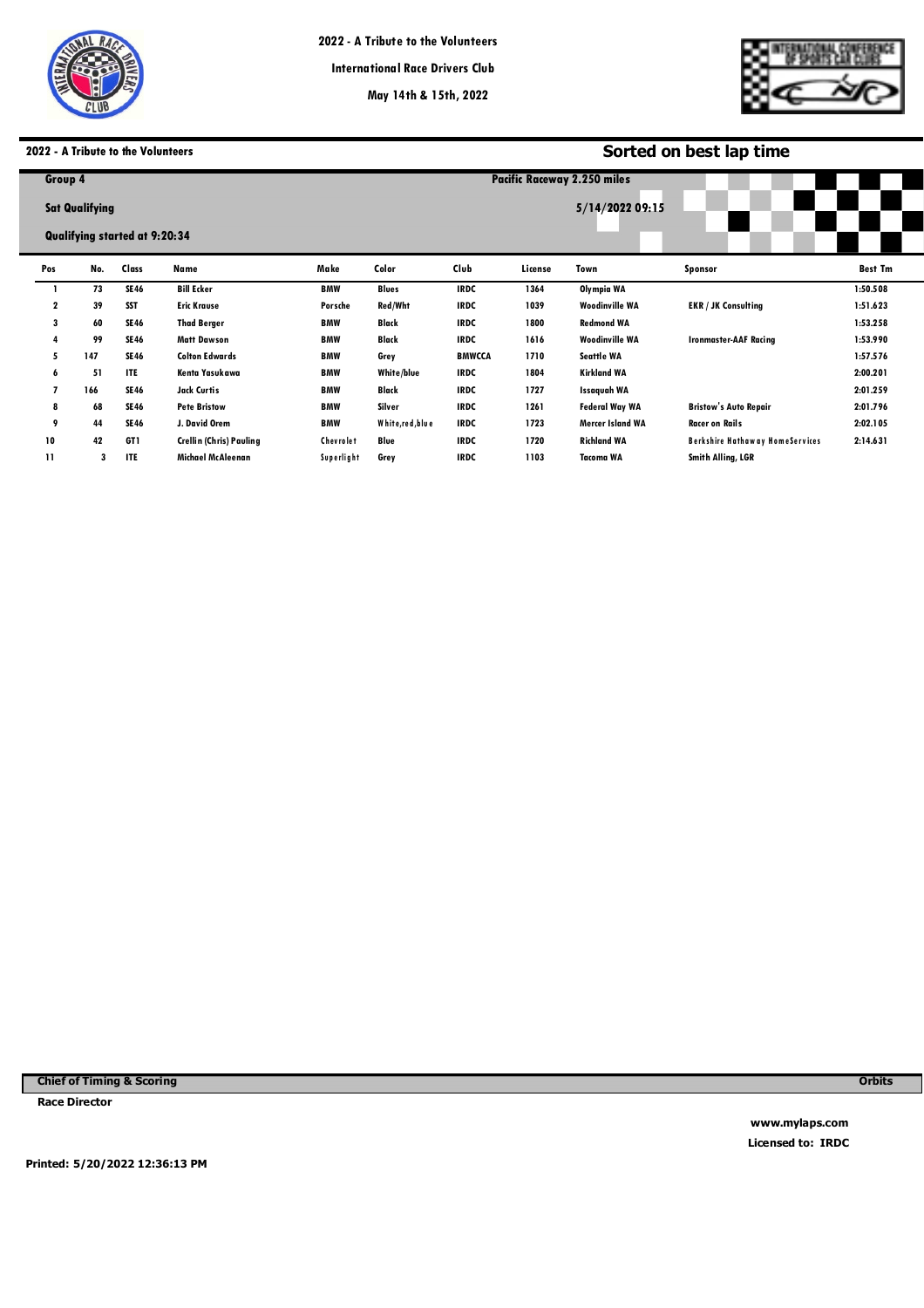

**Pacific Raceways**



**Sorted on best lap time**

# **2022 - A Tribute to the Volunteers**

| Group 5                 |                                                               |                 |                          |            |                        |                 | <b>Pacific Raceway 2.250 miles</b> |                            |                                     |                |  |  |
|-------------------------|---------------------------------------------------------------|-----------------|--------------------------|------------|------------------------|-----------------|------------------------------------|----------------------------|-------------------------------------|----------------|--|--|
|                         | <b>Sat Qualifying</b><br><b>Qualifying started at 9:48:11</b> |                 |                          |            |                        | 5/14/2022 09:38 |                                    |                            |                                     |                |  |  |
| Pos                     | No.                                                           | Class           | <b>Name</b>              | Make       | Color                  | Club            | License                            | Town                       | <b>Sponsor</b>                      | <b>Best Tm</b> |  |  |
| $\mathbf{I}$            | 162                                                           | <b>EIP</b>      | <b>Adam Achepohl</b>     | Porsche    | Grey                   | <b>CSCC</b>     | 1362                               | Monroe OR                  | <b>Gemini Concrete Pumping</b>      | 1:55.174       |  |  |
| $\overline{\mathbf{2}}$ | 194                                                           | CT <sub>4</sub> | Nicholas Carbaugh        | <b>BMW</b> | Wht/Blue/Red           | <b>IRDC</b>     | 1605                               | <b>Seattle WA</b>          | <b>Gambiarra Motorsports</b>        | 1:56.897       |  |  |
| 3                       | 130                                                           | <b>EIP</b>      | <b>Sean Hester</b>       | <b>BMW</b> | Grey                   | <b>IRDC</b>     | 1269                               | <b>Redmond WA</b>          |                                     | 1:58.259       |  |  |
| 4                       | 52                                                            | <b>NCW</b>      | L Robert George          | <b>BMW</b> | Blue                   | <b>CSCC</b>     | 1813                               | Olympia WA                 |                                     | 2:00.151       |  |  |
| 5                       | 191                                                           | CT <sub>4</sub> | <b>Guy Berry</b>         | <b>BMW</b> | <b>Black</b>           | <b>IRDC</b>     | 1704                               | <b>University Place WA</b> |                                     | 2:02.083       |  |  |
| 6                       | 211                                                           | CT <sub>4</sub> | Joshua Voigt             | <b>BMW</b> | Orange                 | <b>IRDC</b>     | 1499                               | <b>Kenmore WA</b>          | <b>KD Motorsports</b>               | 2:02.146       |  |  |
| $\overline{7}$          | 21                                                            | <b>NCW</b>      | <b>Rob Scholl</b>        | <b>BMW</b> | <b>Blue and Orange</b> | <b>IRDC</b>     | 1905                               | <b>Fox Island WA</b>       | <b>Accuracy Automotive</b>          | 2:02.804       |  |  |
| 8                       | 91                                                            | CT <sub>4</sub> | <b>Daniele Hovington</b> | <b>BMW</b> | Wh/Red/Blue            | <b>IRDC</b>     | 1221                               | <b>Bothell WA</b>          | Lovitt Motors/Lowe Group Racing     | 2:03.195       |  |  |
| 9                       | 189                                                           | <b>NCW</b>      | Chris Luna               | <b>BMW</b> | Grey                   | <b>IRDC</b>     | 1915                               | <b>Bellingham WA</b>       |                                     | 2:03.288       |  |  |
| 10                      | 78                                                            | <b>EIP</b>      | <b>Will Kellogg</b>      | <b>BMW</b> | Blue                   | <b>IRDC</b>     | 1278                               | <b>Gig Harbor WA</b>       | <b>Racer on Rails</b>               | 2:03.354       |  |  |
| 11                      | 287                                                           | <b>NCW</b>      | John Houlihan            | <b>BMW</b> | Grey                   | <b>IRDC</b>     | 1912                               | <b>Seattle WA</b>          |                                     | 2:03.446       |  |  |
| 12                      | 76                                                            | <b>EIP</b>      | <b>Scott Studerus</b>    | <b>BMW</b> | Blue                   | <b>IRDC</b>     | 1700                               | <b>Belfair WA</b>          | studerus dental                     | 2:05.568       |  |  |
| 13                      | 821                                                           | CT <sub>4</sub> | <b>Erik Gerlof</b>       | <b>BMW</b> | White                  | CACC            | CACC                               | <b>Kamloops BC</b>         | <b>Brawndo the Thirst Mutilator</b> | 2:05.838       |  |  |
| 14                      | 53                                                            | <b>NCW</b>      | <b>Ron Tanemura</b>      | <b>BMW</b> | Grey                   | <b>IRDC</b>     | 1910                               | <b>Seattle WA</b>          |                                     | 2:07.153       |  |  |
| 15                      | 14                                                            | <b>NCW</b>      | <b>Tyler Kolbo</b>       |            |                        | <b>IRDC</b>     | 1904                               |                            |                                     | 2:07.488       |  |  |
| 16                      | 105                                                           | <b>NCW</b>      | <b>Norman Salmon</b>     | <b>BMW</b> | Multi                  | <b>IRDC</b>     | 1918                               | Olympia WA                 | none                                | 2:07.548       |  |  |
| 17                      | 07                                                            | <b>NCW</b>      | <b>Jake Pratt</b>        | <b>BMW</b> | White                  | <b>IRDC</b>     | 1923                               | Snogualmie WA              |                                     | 2:09.258       |  |  |
| 18                      | 213                                                           | CT <sub>4</sub> | <b>Fil Alleva</b>        | <b>BMW</b> | <b>White/Red</b>       | <b>IRDC</b>     | 1716                               | <b>Carnation WA</b>        | <b>Two Vintners</b>                 | 2:10.817       |  |  |
| 19                      | 67                                                            | <b>FIP</b>      | <b>Tom Pittsenbarger</b> | Datsun     | Red                    | <b>IRDC</b>     | 1167                               | <b>Everett Wa</b>          | <b>TWP Property Mgt</b>             | 2:12.874       |  |  |
| 20                      | 19                                                            | <b>ITA</b>      | <b>Brian Anderson</b>    | Mazda      | Red                    | <b>CSCC</b>     | 1443                               | <b>Battle Ground WA</b>    | <b>Maximum Effort Racing</b>        | 2:17.284       |  |  |
| 21                      | 32                                                            | <b>NCW</b>      | <b>Jake McGuire</b>      | Volkswagen | Orange                 | <b>IRDC</b>     | 1917                               | covington WA               | <b>Traks Racing</b>                 | 2:41.281       |  |  |
| 22                      | 86                                                            | CT <sub>4</sub> | <b>Scott Thompson</b>    | <b>BMW</b> | <b>Black</b>           | <b>IRDC</b>     | 1643                               | <b>Kirkland WA</b>         | <b>Racer on Rails</b>               |                |  |  |

**Chief of Timing & Scoring** 

**Race Director** 

**Orbits** 

**www.mylaps.com Licensed to: IRDC** 

**Printed: 5/20/2022 12:38:22 PM**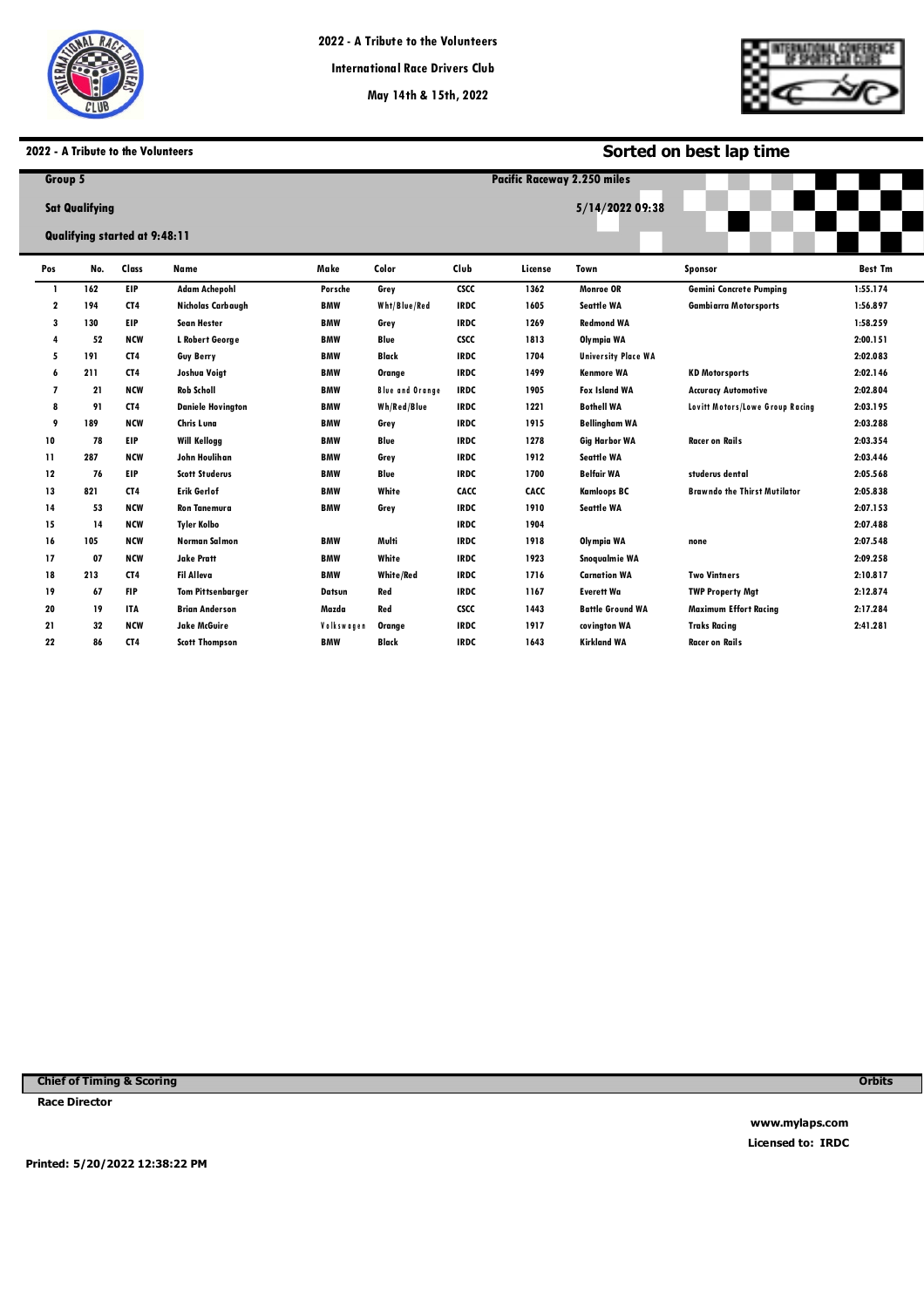

**Pacific Raceways**



# **2022 - A Tribute to the Volunteers**

| <b>2022 - A Tribute to the Volunteers</b> |                                |            |                          |          |                                                |              | Sorted on best lap time |                        |                                         |                |  |  |  |
|-------------------------------------------|--------------------------------|------------|--------------------------|----------|------------------------------------------------|--------------|-------------------------|------------------------|-----------------------------------------|----------------|--|--|--|
|                                           | Group $6/3$                    |            |                          |          | Pacific Raceway 2.250 miles<br>5/14/2022 10:01 |              |                         |                        |                                         |                |  |  |  |
|                                           | <b>Sat Qualifying</b>          |            |                          |          |                                                |              |                         |                        |                                         |                |  |  |  |
|                                           | Qualifying started at 10:09:28 |            |                          |          |                                                |              |                         |                        |                                         |                |  |  |  |
| Pos                                       | No.                            | Class      | Name                     | Make     | Color                                          | Club         | License                 | Town                   | <b>Sponsor</b>                          | <b>Best Tm</b> |  |  |  |
|                                           | 47                             | <b>DSR</b> | <b>Knut Grimsrud</b>     | Radical  | Wht/Red                                        | <b>CSCC</b>  | 1463                    | <b>Forest Grove OR</b> | <b>Norsk Racing</b>                     | 1:46.168       |  |  |  |
| 2                                         | 32                             | CF         | <b>R Lawence Bangert</b> | Crossle  | Turgo/Wht                                      | <b>IRDC</b>  | 1332                    | Issaquah WA            | R and A Mfg                             | 1:47.865       |  |  |  |
| 3                                         | 777                            | CC4        | Cem Aykan                | Caterham | Red                                            | <b>NONE</b>  | 1734                    | Issaquah WA            |                                         | 1:50.704       |  |  |  |
| 4                                         | 45                             | FF         | <b>David McKay</b>       | Lola     | <b>Black/Yellow</b>                            | <b>SCCBC</b> | 1245                    | <b>Bellingham WA</b>   | <b>KV Enterprise / Bad Dog business</b> | 1:51.152       |  |  |  |
| 5                                         | 225                            | CC4        | Tamer Ozkaraoglu         | Caterham |                                                | <b>IRDC</b>  | 1730                    | <b>Bellevue WA</b>     |                                         | 1:51.185       |  |  |  |
| 6                                         | 16                             | CC4        | Donn Snyder              | Caterham | Red                                            | <b>CSCC</b>  | 1508                    | <b>Boring OR</b>       | <b>Snyder Automotive</b>                | 1:55.791       |  |  |  |
| 7                                         | 42                             | CC4        | <b>Tom Forsyth</b>       | Caterham | White                                          | <b>IRDC</b>  | 1501                    | <b>Kirkland WA</b>     | <b>Beachman Racing</b>                  | 2:02.293       |  |  |  |
| 8                                         | 71                             | CC4        | <b>Steven Knepper</b>    | Caterham | Yellow                                         | <b>CSCC</b>  | 1828                    | <b>Happy Valley OR</b> |                                         | 2:03.551       |  |  |  |
| 9                                         | 77                             | <b>BSR</b> | <b>Hal Strong</b>        | Caterham | Yellow                                         | <b>IRDC</b>  | 1519                    | <b>Freeland WA</b>     | <b>Beachman Racing</b>                  | 2:07.297       |  |  |  |
| 10                                        | 96                             | <b>NCW</b> | <b>Soner Terek</b>       | Caterham | Blue                                           | <b>IRDC</b>  | 1906                    | <b>Kirkland WA</b>     |                                         | 2:10.057       |  |  |  |

**Chief of Timing & Scoring** 

**Race Director** 

**Orbits** 

**www.mylaps.com Licensed to: IRDC** 

**Printed: 5/20/2022 12:39:56 PM**